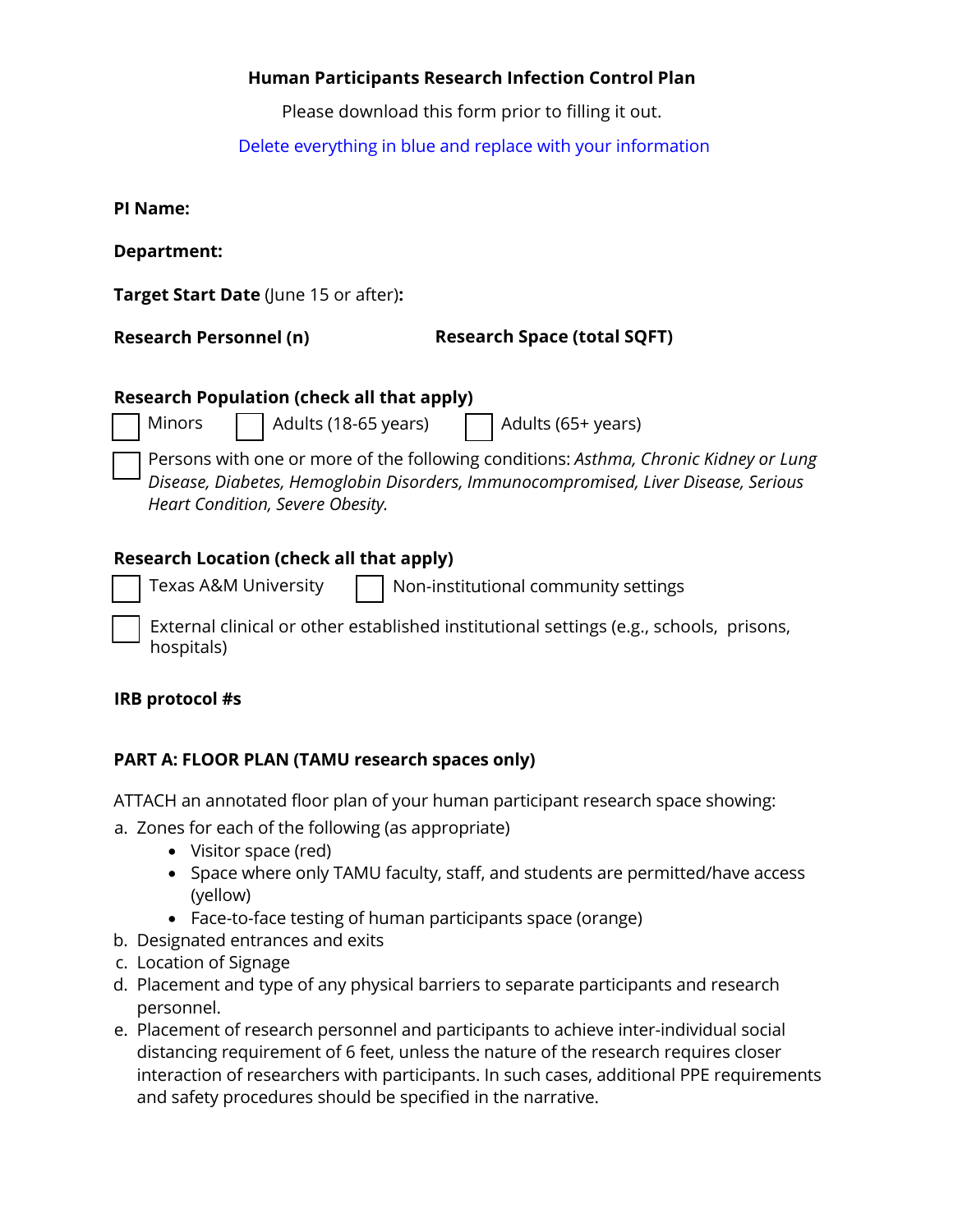#### **Part A: NARRATIVE**

PPE required for your research:

List the types of PPE to be used in human participant testing.

### Infection control training delivery plan:

Describe how research personnel are trained in the use of PPE, appropriate social distancing, cleaning etc. How is knowledge assessed? How will you address COVID-19 concerns or resistance to the PPE usage.

### Cleaning procedures:

Describe how personal hygiene and cleaning/disinfecting of human participant spaces and testing equipment will be carried out and maintained. For TAMU locations, specify any red or orange zone floor plan-specific cleaning procedures: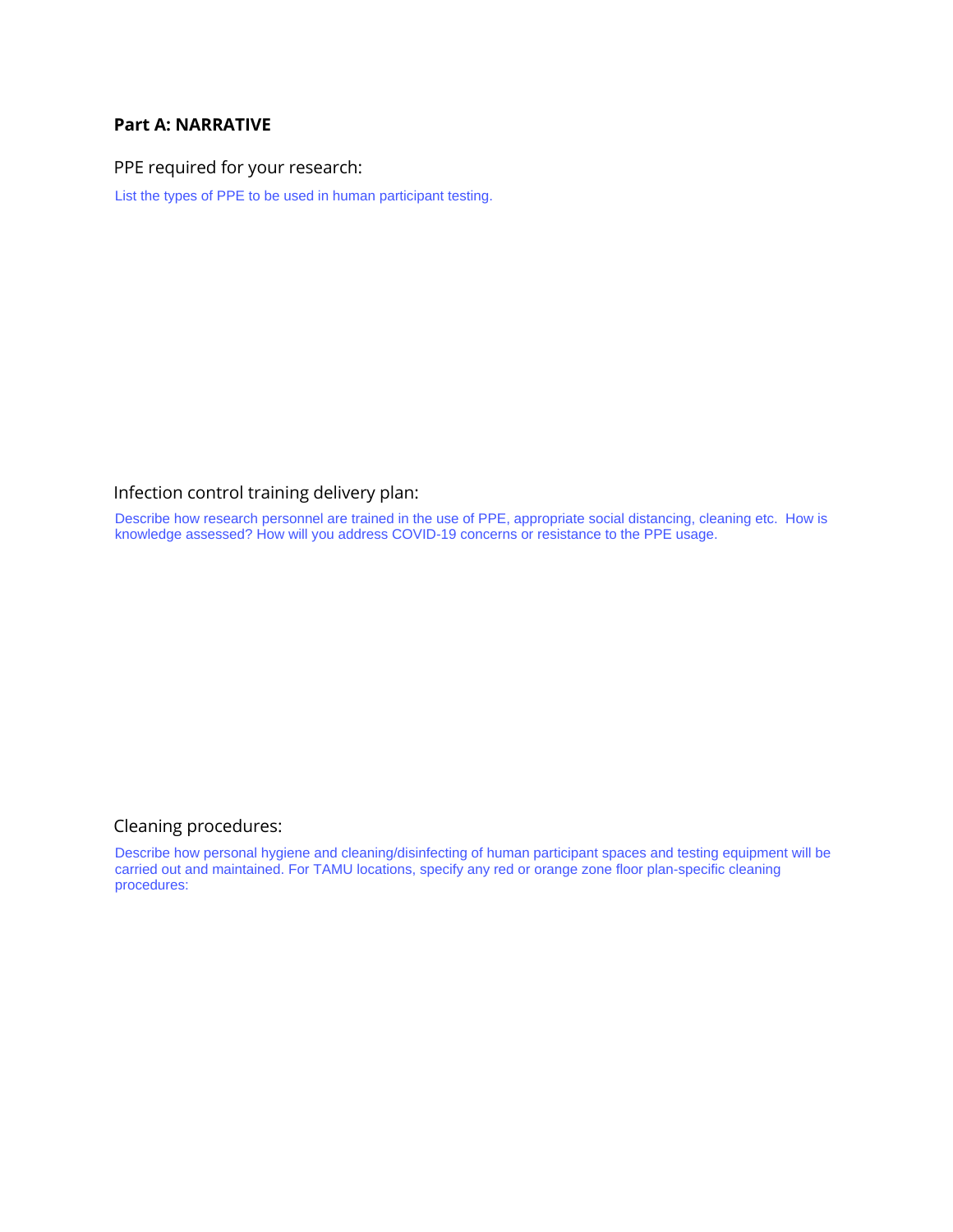Lab personnel's use of PPE during participant interactions:

#### Participants' use of PPE during study:

Describe what and how PPE will be applied from the time the participant arrives for the study to the time it ends<br>Participants' use of PPE during study:<br>Describe how PPE will be distributed to and how use will be enforced parking and waiting rooms if relevant. Where will you meet participants? When will you give them PPE and what will you give them? What if they refuse to wear it? How will you notify them as early as possible that if they want to participate, they must wear a mask? If there are families involved, how will you address different sizes and use?

#### Social distancing protocol:

Describe how social distancing will be maintained during the study period, from the time the participant arrives for the study to the time it ends.